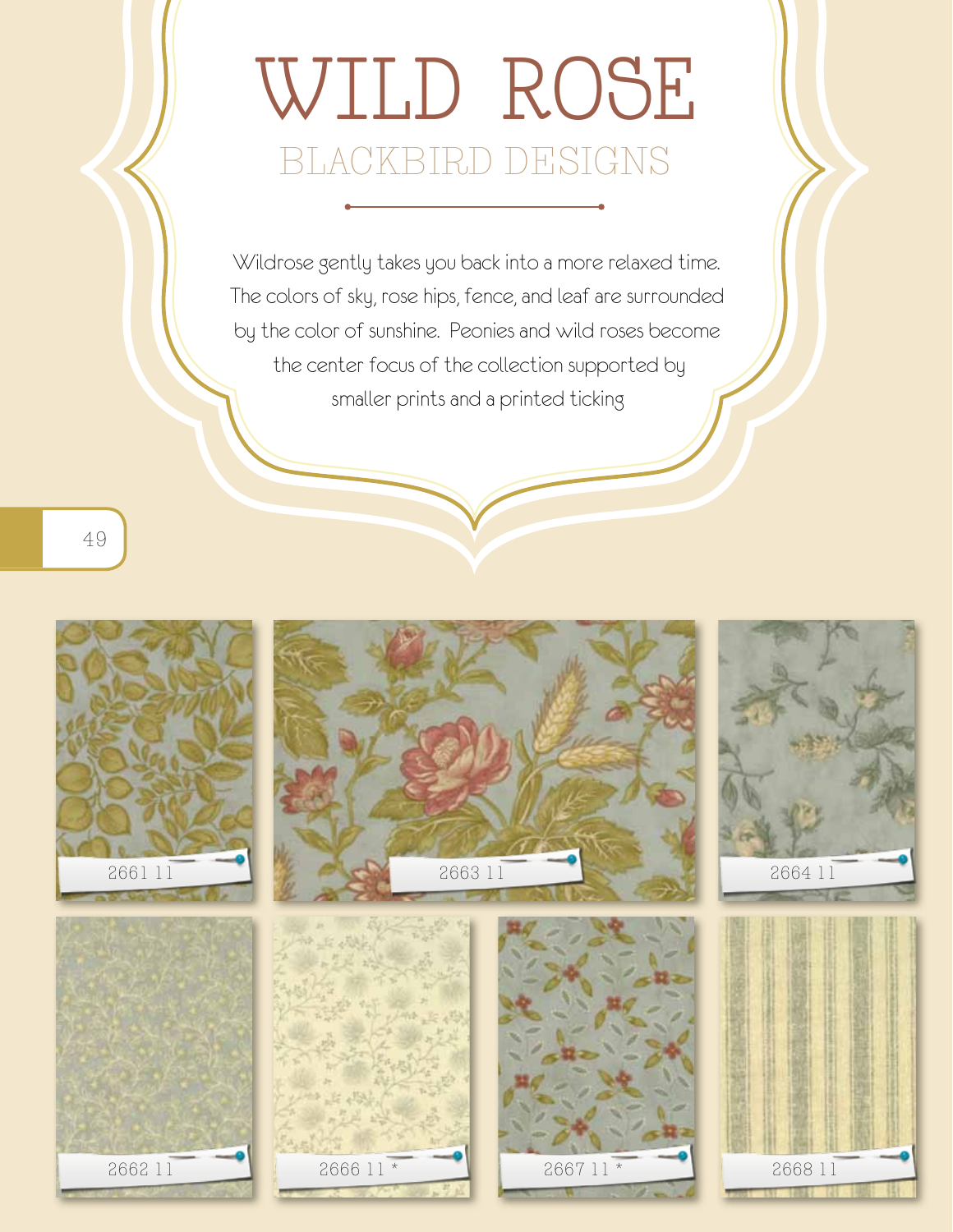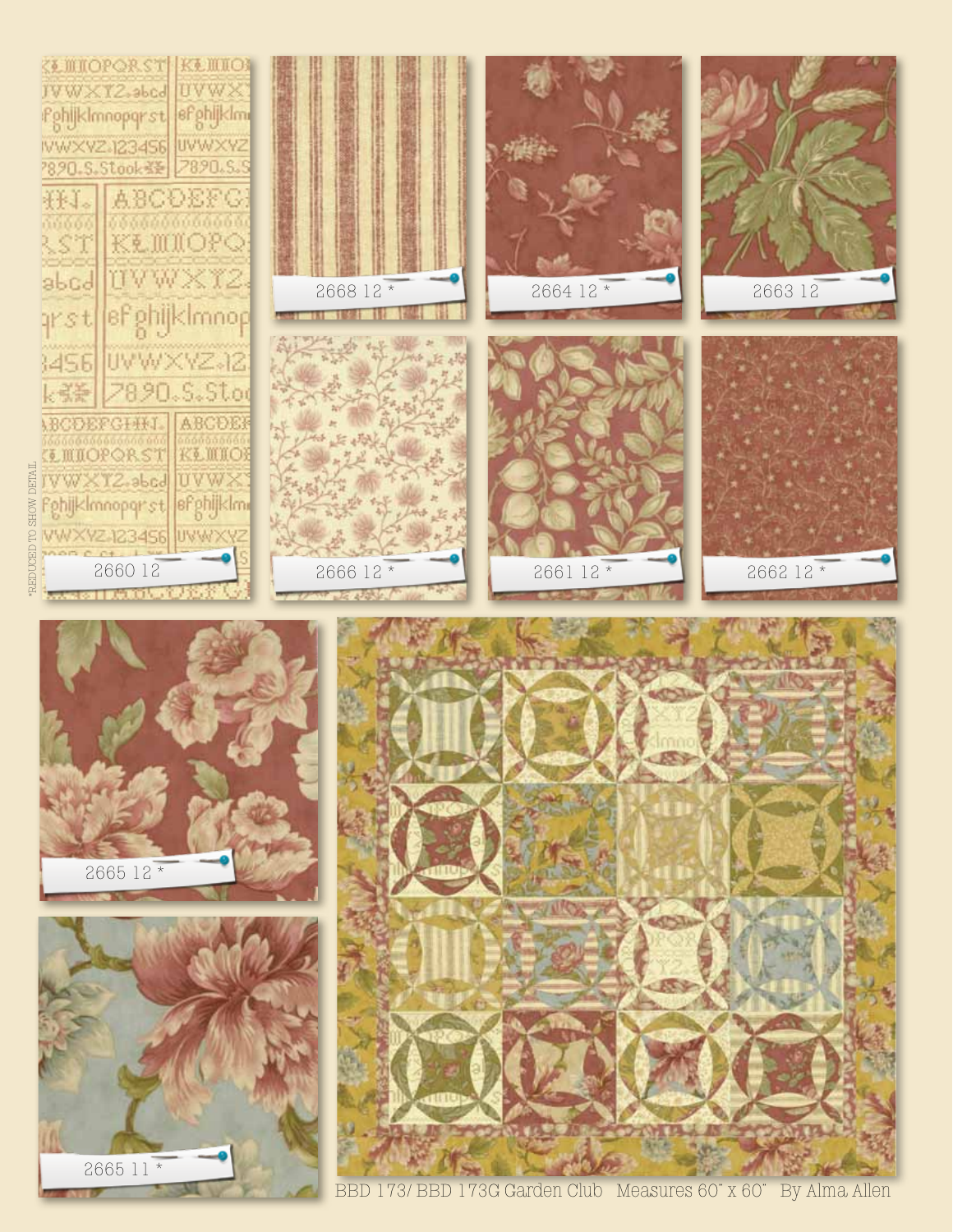



Visit Blackbird Design's blog @ blackbird-designs.blogspot.com

Order online 24 hours a day at www.modafabrics.com